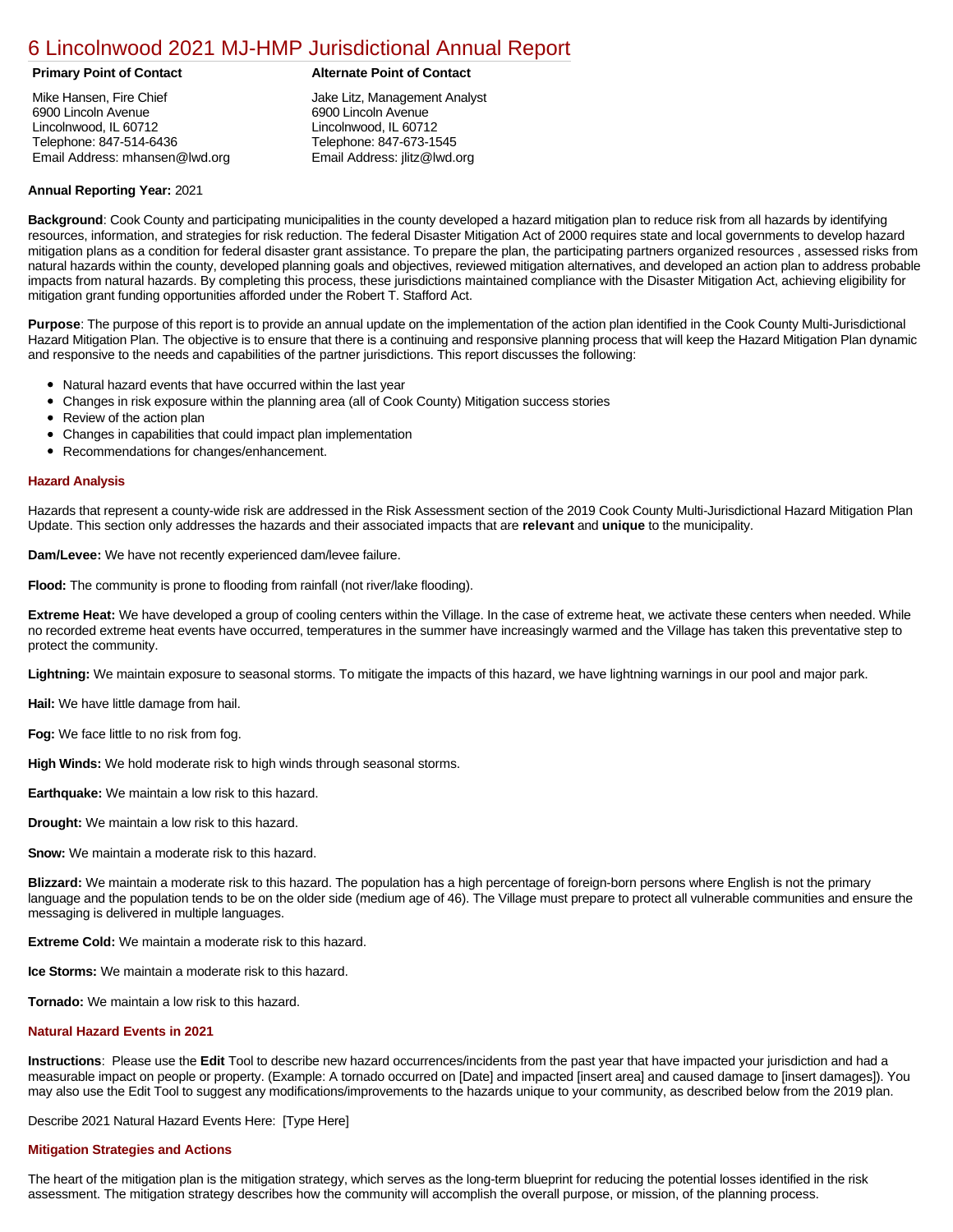### **New Mitigation Actions**

Please submit [here](https://integratedsolutions.wufoo.com/forms/mg21jvf0jn639o/)

#### **Ongoing Mitigation Actions**

The following are ongoing actions. During the 2019 update, these "ongoing" mitigation actions and projects were modified and/or amended, as needed. Reviewers of this report should refer to the Hazard Mitigation Plan for more detailed descriptions of each action and the prioritization process. Address the following for each mitigation action:

- Was any element of the action carried out during the reporting period?
- If no action was completed, why?
- $\bullet$ Is the timeline for implementation or the action still appropriate?
- If the action was completed, does it need to be changed or removed from the action plan?

| TABLE: HAZARD MITIGATION ACTION PLAN MATRIX                                                                                                                                  |                                           |                                                             |                                    |                                                                                       |                                                                                                                                    |                          |                                         |                                                            |
|------------------------------------------------------------------------------------------------------------------------------------------------------------------------------|-------------------------------------------|-------------------------------------------------------------|------------------------------------|---------------------------------------------------------------------------------------|------------------------------------------------------------------------------------------------------------------------------------|--------------------------|-----------------------------------------|------------------------------------------------------------|
| <b>Completion status legend:</b><br>$N = New$<br>$O =$ Action Ongoing toward Completion<br>$R =$ Want Removed from Annex<br>$C = Project Completed$<br>$X = No$ Action Taken |                                           |                                                             |                                    |                                                                                       |                                                                                                                                    |                          |                                         |                                                            |
| 2021 Status                                                                                                                                                                  | 2020 Status                               | 2019 Status                                                 | <b>Hazards</b><br><b>Mitigated</b> | <b>Objectives</b><br>Met                                                              | Lead<br>Agencies                                                                                                                   | <b>Estimated</b><br>Cost | Sources of<br><b>Funding</b>            | <b>Timeline/Projected</b><br><b>Completion Date</b><br>(a) |
|                                                                                                                                                                              |                                           |                                                             |                                    | Action L5.1—Update the Villages Emergency Operations Plan with Cook County            |                                                                                                                                    |                          |                                         |                                                            |
|                                                                                                                                                                              | <b>Status Description: Completed</b>      |                                                             |                                    |                                                                                       |                                                                                                                                    |                          |                                         |                                                            |
|                                                                                                                                                                              |                                           |                                                             |                                    | 2020: The Village updated the Emergency Operations Plan in December 2020.             |                                                                                                                                    |                          |                                         |                                                            |
| C                                                                                                                                                                            | Completed                                 | Ongoing                                                     | All Hazards                        | 1, 2, 5, 8                                                                            | Fire Dept.                                                                                                                         | Medium                   | Village Funds                           | Short-term                                                 |
|                                                                                                                                                                              |                                           |                                                             |                                    |                                                                                       | Action L5.2—Fortify electrical backup capabilities of the Village standpipe with a new emergency generator & transfer switch.      |                          |                                         |                                                            |
|                                                                                                                                                                              | <b>Status Description: Completed</b>      |                                                             |                                    |                                                                                       |                                                                                                                                    |                          |                                         |                                                            |
|                                                                                                                                                                              | 2020: This item is ongoing.               |                                                             |                                    |                                                                                       |                                                                                                                                    |                          |                                         |                                                            |
| O                                                                                                                                                                            | Ongoing                                   | Ongoing                                                     | All                                | 1, 2                                                                                  | <b>Public Works</b>                                                                                                                | \$167,000;<br>Medium     | Tax Increment<br><b>Financing Funds</b> | Completed                                                  |
|                                                                                                                                                                              |                                           |                                                             |                                    |                                                                                       | Action L5.3-Fortify electrical backup capabilities of the Public Works Building with new emergency generator & transfer switch.    |                          |                                         |                                                            |
|                                                                                                                                                                              | <b>Status Description: Completed</b>      |                                                             |                                    |                                                                                       |                                                                                                                                    |                          |                                         |                                                            |
|                                                                                                                                                                              | 2020: This item has been completed.       |                                                             |                                    |                                                                                       |                                                                                                                                    |                          |                                         |                                                            |
| C                                                                                                                                                                            | Completed                                 | Completed                                                   | All                                | 1, 2                                                                                  | <b>Public Works</b>                                                                                                                | \$167,000                | Tax Increment<br><b>Financing Funds</b> | Completed                                                  |
|                                                                                                                                                                              |                                           |                                                             |                                    |                                                                                       | Action L5.4— Integrate the hazard mitigation plan into other plans, programs, or resources that dictate land use or redevelopment. |                          |                                         |                                                            |
|                                                                                                                                                                              | Status Description: This item is ongoing. |                                                             |                                    |                                                                                       |                                                                                                                                    |                          |                                         |                                                            |
|                                                                                                                                                                              | 2020: This item is ongoing.               |                                                             |                                    |                                                                                       |                                                                                                                                    |                          |                                         |                                                            |
| $\circ$                                                                                                                                                                      | Ongoing                                   | Ongoing                                                     | All Hazards                        | 1, 2, 5, 8                                                                            | Fire Dept.                                                                                                                         | Low                      | Village Funds                           | Short-term                                                 |
| Action L5.5—Complete Water Survey evaluating current water supply and make recommendations to enhance and bolster existing capabilities.                                     |                                           |                                                             |                                    |                                                                                       |                                                                                                                                    |                          |                                         |                                                            |
|                                                                                                                                                                              |                                           | Status Description: In progress through our Water Rate RFQ. |                                    |                                                                                       |                                                                                                                                    |                          |                                         |                                                            |
|                                                                                                                                                                              |                                           |                                                             |                                    | 2020: This item is ongoing as the Village continues to bolster existing capabilities. |                                                                                                                                    |                          |                                         |                                                            |
| O                                                                                                                                                                            | Ongoing                                   | Completed                                                   | Drought                            | 1, 12, 13                                                                             | <b>Public Works</b>                                                                                                                | \$15,000;<br>Medium      | <b>Village Funds</b>                    | Completed                                                  |
| Action L5.6—Replace all fire hydrants & water mains along Crawford Ave Re-Construction.                                                                                      |                                           |                                                             |                                    |                                                                                       |                                                                                                                                    |                          |                                         |                                                            |
| <b>Status Description: Completed.</b>                                                                                                                                        |                                           |                                                             |                                    |                                                                                       |                                                                                                                                    |                          |                                         |                                                            |
| 2020: This item has been completed.                                                                                                                                          |                                           |                                                             |                                    |                                                                                       |                                                                                                                                    |                          |                                         |                                                            |
| $\mathsf C$                                                                                                                                                                  | Completed                                 | Completed                                                   | All Hazards                        | 1, 2, 5, 8                                                                            | <b>Public Works</b>                                                                                                                | \$302,119;<br>Medium     | <b>General Fund</b>                     | Completed                                                  |
| Action L5.7—Rebate program for residents to improve reoccurring indoor flood control due to severe weather.                                                                  |                                           |                                                             |                                    |                                                                                       |                                                                                                                                    |                          |                                         |                                                            |
| Status Description: This item is ongoing though our private flood control rebate program and private drainage rebate program.                                                |                                           |                                                             |                                    |                                                                                       |                                                                                                                                    |                          |                                         |                                                            |
| 2020: This item is ongoing.                                                                                                                                                  |                                           |                                                             |                                    |                                                                                       |                                                                                                                                    |                          |                                         |                                                            |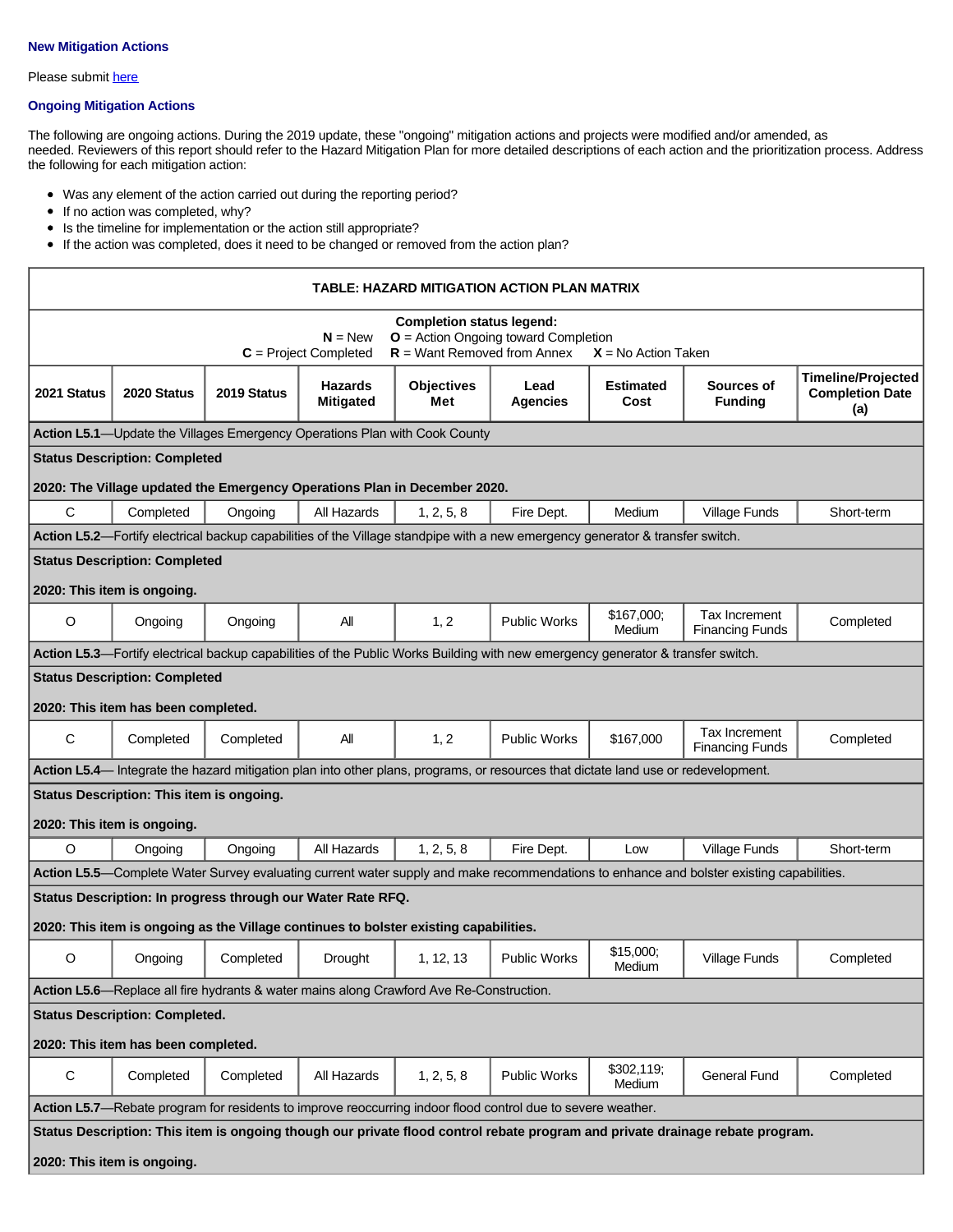| O                                                                                                                                                                                                                                                                             | Ongoing                                           | Ongoing    | Flooding                                                                                         | 7, 11          | <b>Public Works</b>                                  | \$30,000:<br>Medium    | General Fund                                                                                                                                                                                                                                                                                          | May 2015                               |
|-------------------------------------------------------------------------------------------------------------------------------------------------------------------------------------------------------------------------------------------------------------------------------|---------------------------------------------------|------------|--------------------------------------------------------------------------------------------------|----------------|------------------------------------------------------|------------------------|-------------------------------------------------------------------------------------------------------------------------------------------------------------------------------------------------------------------------------------------------------------------------------------------------------|----------------------------------------|
| Action L5.8—Where appropriate, support retrofitting, purchase, or relocation of structures in hazard-prone areas to prevent future structure damage. Give<br>priority to properties with exposure to repetitive losses.                                                       |                                                   |            |                                                                                                  |                |                                                      |                        |                                                                                                                                                                                                                                                                                                       |                                        |
| Status Description: This item is ongoing through our Street Storage Program.                                                                                                                                                                                                  |                                                   |            |                                                                                                  |                |                                                      |                        |                                                                                                                                                                                                                                                                                                       |                                        |
|                                                                                                                                                                                                                                                                               | 2020: This item is ongoing.                       |            |                                                                                                  |                |                                                      |                        |                                                                                                                                                                                                                                                                                                       |                                        |
| O                                                                                                                                                                                                                                                                             | Ongoing                                           | Ongoing    | All                                                                                              | 7, 13          | Village of<br>Lincolnwood                            | High                   | <b>FEMA Hazard</b><br><b>Mitigation Grants</b>                                                                                                                                                                                                                                                        | Long-term<br>(depending on<br>funding) |
|                                                                                                                                                                                                                                                                               |                                                   |            |                                                                                                  |                |                                                      |                        | Action L5.9—Maintain good standing under the National Flood Insurance Program by implementing programs that meet or exceed the minimum NFIP<br>requirements. Such programs include enforcing an adopted flood damage prevention ordinance, participating in floodplain mapping updates, and providing |                                        |
|                                                                                                                                                                                                                                                                               |                                                   |            | public assistance and information on floodplain requirements and impacts.                        |                |                                                      |                        |                                                                                                                                                                                                                                                                                                       |                                        |
|                                                                                                                                                                                                                                                                               | Status Description: This item is ongoing.         |            |                                                                                                  |                |                                                      |                        |                                                                                                                                                                                                                                                                                                       |                                        |
|                                                                                                                                                                                                                                                                               | 2020: This item is ongoing.                       |            |                                                                                                  |                |                                                      |                        |                                                                                                                                                                                                                                                                                                       |                                        |
| $\circ$                                                                                                                                                                                                                                                                       | Ongoing                                           | Ongoing    | Flooding                                                                                         | 4, 6, 9        | Village of<br>Lincolnwood                            | Low                    | General Fund                                                                                                                                                                                                                                                                                          | Short-term and<br>ongoing              |
|                                                                                                                                                                                                                                                                               |                                                   |            | Action L5.10—Continue to support the countywide actions identified in this plan.                 |                |                                                      |                        |                                                                                                                                                                                                                                                                                                       |                                        |
|                                                                                                                                                                                                                                                                               | Status Description: This item is ongoing.         |            |                                                                                                  |                |                                                      |                        |                                                                                                                                                                                                                                                                                                       |                                        |
|                                                                                                                                                                                                                                                                               | 2020: This item is ongoing.                       |            |                                                                                                  |                |                                                      |                        |                                                                                                                                                                                                                                                                                                       |                                        |
| O                                                                                                                                                                                                                                                                             | Ongoing                                           | Ongoing    | All                                                                                              | Αll            | Village of<br>Lincolnwood                            | Low                    | General Fund                                                                                                                                                                                                                                                                                          | Short- and long-term                   |
|                                                                                                                                                                                                                                                                               |                                                   |            | Action L5.11-Actively participate in the plan maintenance strategy identified.                   |                |                                                      |                        |                                                                                                                                                                                                                                                                                                       |                                        |
|                                                                                                                                                                                                                                                                               | Status Description: This item is ongoing.         |            |                                                                                                  |                |                                                      |                        |                                                                                                                                                                                                                                                                                                       |                                        |
|                                                                                                                                                                                                                                                                               | 2020: This item is ongoing.                       |            |                                                                                                  |                |                                                      |                        |                                                                                                                                                                                                                                                                                                       |                                        |
| O                                                                                                                                                                                                                                                                             | Ongoing                                           | Ongoing    | All                                                                                              | 3, 4, 6        | DHSEM, Village<br>of Lincolnwood                     | Low                    | General Fund                                                                                                                                                                                                                                                                                          | Short-term                             |
| Action L5.12-Update the Village's Building & Fire Codes.                                                                                                                                                                                                                      |                                                   |            |                                                                                                  |                |                                                      |                        |                                                                                                                                                                                                                                                                                                       |                                        |
|                                                                                                                                                                                                                                                                               | Status Description: This item has been completed. |            |                                                                                                  |                |                                                      |                        |                                                                                                                                                                                                                                                                                                       |                                        |
| 2020: This item has been completed.                                                                                                                                                                                                                                           |                                                   |            |                                                                                                  |                |                                                      |                        |                                                                                                                                                                                                                                                                                                       |                                        |
| С                                                                                                                                                                                                                                                                             | Completed                                         | New        | All                                                                                              | 10, 13         | Lincolnwood<br>Economic<br>Development<br>Department | \$5,000.00;<br>High    | Local Funds                                                                                                                                                                                                                                                                                           | 2020                                   |
| Action L5.13—Generator Study - The Village will be undertaking a study in 2019 to determine the emergency power needs of the municipal campus, which<br>includes the Village Hall, Police, and Fire Departments. The current generator does not provide power to all outlets. |                                                   |            |                                                                                                  |                |                                                      |                        |                                                                                                                                                                                                                                                                                                       |                                        |
|                                                                                                                                                                                                                                                                               | <b>Status Description: Completed.</b>             |            |                                                                                                  |                |                                                      |                        |                                                                                                                                                                                                                                                                                                       |                                        |
|                                                                                                                                                                                                                                                                               | 2020: This item is ongoing.                       |            |                                                                                                  |                |                                                      |                        |                                                                                                                                                                                                                                                                                                       |                                        |
| O                                                                                                                                                                                                                                                                             | Ongoing                                           | <b>New</b> | Extreme Heat.<br>Snow, Extreme<br>Cold, Ice<br>Storms.<br>Tornado.<br>Widespread<br>Power Outage | 1, 12, 13      | Lincolnwood<br><b>Public Works</b>                   | \$15,000; High         | Local Funds                                                                                                                                                                                                                                                                                           | 2019                                   |
| Action L5.14-Install the North Shore Outfall Sewer for Flooding Relief.                                                                                                                                                                                                       |                                                   |            |                                                                                                  |                |                                                      |                        |                                                                                                                                                                                                                                                                                                       |                                        |
| <b>Status Description: Completed.</b>                                                                                                                                                                                                                                         |                                                   |            |                                                                                                  |                |                                                      |                        |                                                                                                                                                                                                                                                                                                       |                                        |
| 2020: This item has been completed.                                                                                                                                                                                                                                           |                                                   |            |                                                                                                  |                |                                                      |                        |                                                                                                                                                                                                                                                                                                       |                                        |
| С                                                                                                                                                                                                                                                                             | Completed                                         | New        | Flood                                                                                            | 1, 2, 4, 9, 12 | Lincolnwood<br><b>Public Works</b>                   | \$3.4 Million;<br>High | \$1.4 million<br>funded by the<br>MWRD; remaining<br>is local funds                                                                                                                                                                                                                                   | 2019                                   |
|                                                                                                                                                                                                                                                                               |                                                   |            | Action L5.15-Adjust Piping at Pump House to Allow Water to By-Pass.                              |                |                                                      |                        |                                                                                                                                                                                                                                                                                                       |                                        |
|                                                                                                                                                                                                                                                                               | <b>Status Description: Completed.</b>             |            |                                                                                                  |                |                                                      |                        |                                                                                                                                                                                                                                                                                                       |                                        |
| 2020: This item has been completed.                                                                                                                                                                                                                                           |                                                   |            |                                                                                                  |                |                                                      |                        |                                                                                                                                                                                                                                                                                                       |                                        |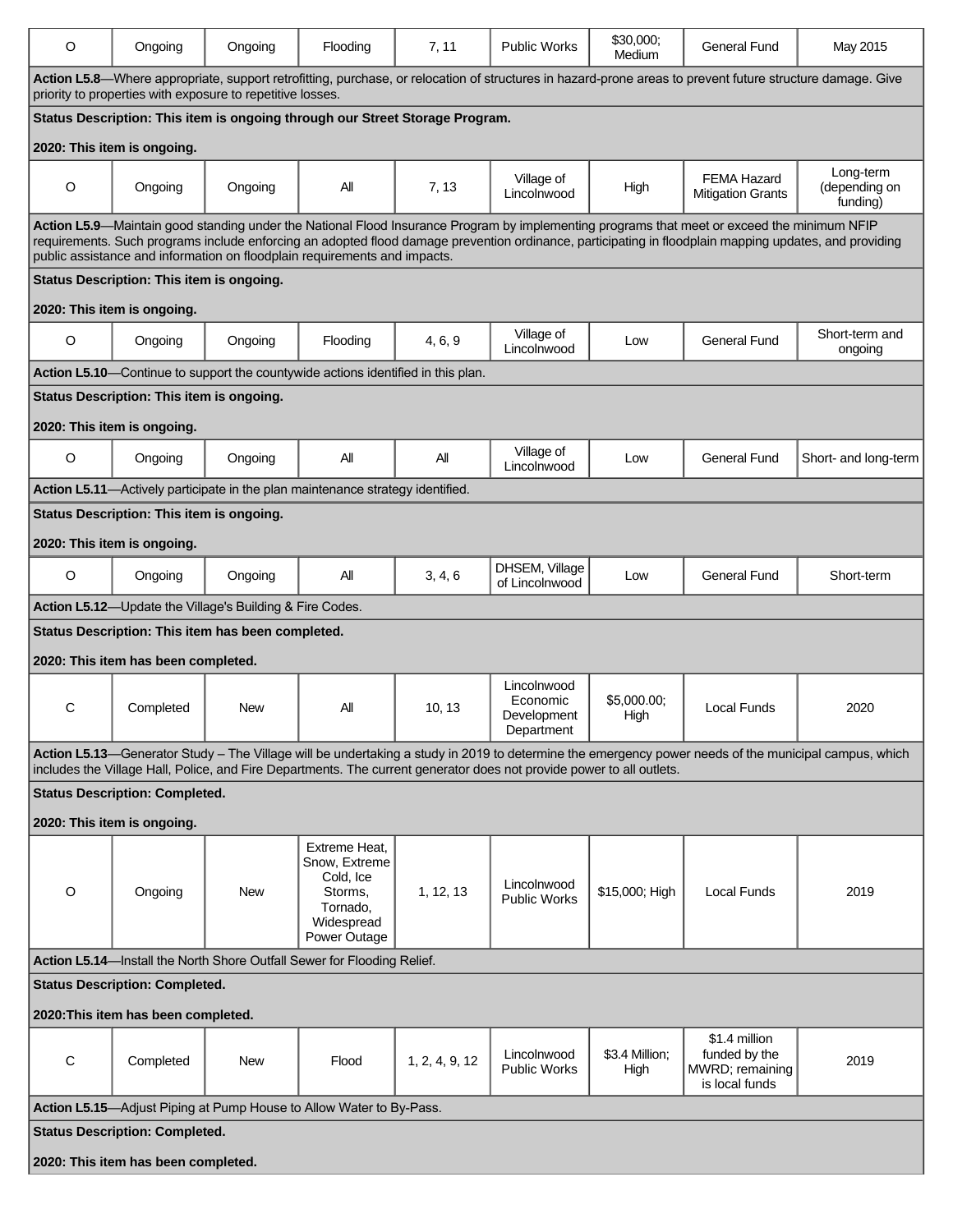| C                                                                                                                                                                                        | Completed                                        | <b>New</b> | All                                                                                       | 1, 12                 | Lincolnwood<br><b>Public Works</b> | \$10.5 Million;<br>High    | Local Funding      | 2019       |
|------------------------------------------------------------------------------------------------------------------------------------------------------------------------------------------|--------------------------------------------------|------------|-------------------------------------------------------------------------------------------|-----------------------|------------------------------------|----------------------------|--------------------|------------|
| Action L5.16-Implement 10-Year Infrastructure Improvement Plan.                                                                                                                          |                                                  |            |                                                                                           |                       |                                    |                            |                    |            |
|                                                                                                                                                                                          |                                                  |            | Status Description: This item is ongoing and is currently being implemented.              |                       |                                    |                            |                    |            |
|                                                                                                                                                                                          |                                                  |            | 2020: This item is ongoing and is currently being implemented.                            |                       |                                    |                            |                    |            |
| $\circ$                                                                                                                                                                                  | Ongoing                                          | <b>New</b> | All                                                                                       | 1, 2, 3, 7, 12        | Lincolnwood<br><b>Public Works</b> | \$1 Million/Year<br>; High | <b>Local Funds</b> | 2030       |
|                                                                                                                                                                                          | Action L5.17-Replace Lead Service Lines.         |            |                                                                                           |                       |                                    |                            |                    |            |
|                                                                                                                                                                                          | Status Description: This item is ongoing.        |            |                                                                                           |                       |                                    |                            |                    |            |
| 2020: This item is ongoing.                                                                                                                                                              |                                                  |            |                                                                                           |                       |                                    |                            |                    |            |
| $\circ$                                                                                                                                                                                  | Ongoing                                          | New        | All                                                                                       | 1, 2, 3, 7, 12        | Lincolnwood<br><b>Public Works</b> | High                       | <b>Local Funds</b> | 2029       |
|                                                                                                                                                                                          |                                                  |            | Action L5.18-Implement Potable Water Standpipe Rehabilitation.                            |                       |                                    |                            |                    |            |
|                                                                                                                                                                                          | <b>Status Description: Completed.</b>            |            |                                                                                           |                       |                                    |                            |                    |            |
|                                                                                                                                                                                          | 2020: This item has been completed.              |            |                                                                                           |                       |                                    |                            |                    |            |
| C                                                                                                                                                                                        | Completed                                        | <b>New</b> | All                                                                                       | 1, 2, 3, 7, 12        | Lincolnwood<br><b>Public Works</b> | \$860,000; High            | <b>Local Funds</b> | 2019       |
|                                                                                                                                                                                          | Action L5.19-Improve Street Storage of Rainfall. |            |                                                                                           |                       |                                    |                            |                    |            |
|                                                                                                                                                                                          | <b>Status Description: Completed.</b>            |            |                                                                                           |                       |                                    |                            |                    |            |
| 2020: This item is ongoing.                                                                                                                                                              |                                                  |            |                                                                                           |                       |                                    |                            |                    |            |
| O                                                                                                                                                                                        | Ongoing                                          | <b>New</b> | Flood                                                                                     | 1, 2, 3, 7, 12,<br>13 | Lincolnwood<br><b>Public Works</b> | \$230,000; High            | <b>Local Funds</b> | 2022       |
| Action L5.20-Review and update the Village's Emergency Operations Plan.                                                                                                                  |                                                  |            |                                                                                           |                       |                                    |                            |                    |            |
| <b>Status Description: Completed.</b>                                                                                                                                                    |                                                  |            |                                                                                           |                       |                                    |                            |                    |            |
| 2020: This item has been completed.                                                                                                                                                      |                                                  |            |                                                                                           |                       |                                    |                            |                    |            |
|                                                                                                                                                                                          |                                                  |            |                                                                                           |                       | Lincolnwood                        |                            |                    |            |
| $\mathbf C$                                                                                                                                                                              | Completed                                        | <b>New</b> | All                                                                                       | 1, 5                  | Fire<br>Department                 | \$5,000; Low               | <b>Local Funds</b> | 2020       |
|                                                                                                                                                                                          |                                                  |            | Action L5.20—Begin construction of New Storm Sewers and Outfall along North Shore Avenue. |                       |                                    |                            |                    |            |
|                                                                                                                                                                                          | <b>Status Description: Completed.</b>            |            |                                                                                           |                       |                                    |                            |                    |            |
| 2020: This item has been completed.                                                                                                                                                      |                                                  |            |                                                                                           |                       |                                    |                            |                    |            |
| C                                                                                                                                                                                        | Completed                                        | <b>New</b> | Flood                                                                                     | 1, 2, 3, 7, 12        | <b>MWRD</b>                        | \$3,600,000                | <b>MWRD</b>        | <b>TBD</b> |
| Action L5.21-Re-establish the Village's Emergency Team (E-Team)                                                                                                                          |                                                  |            |                                                                                           |                       |                                    |                            |                    |            |
| Status Description: This item is ongoing.                                                                                                                                                |                                                  |            |                                                                                           |                       |                                    |                            |                    |            |
| $\mathsf O$                                                                                                                                                                              | New                                              | N/A        | Earthquake,<br>Flood, Snow,<br>Tornado,<br>Widespread<br>Power Outage                     | 5                     | Village of<br>Lincolnwood          | None-Low                   | Staff              | 2021       |
| (a) Ongoing indicates continuation of an action that is already in place. Short-term indicates implementation within five years. Long-term indicates<br>implementation after five years. |                                                  |            |                                                                                           |                       |                                    |                            |                    |            |

**Mitigation Success Stories:** Examples of mitigation success stories include, but are not limited to: received a Grant, completed a major mitigation project, etc.

Future Needs: Examples of future needs include, but are not limited to: receiving training to better understand the mitigation grant application process, studies that may be needed to better understand hazards/risks, etc.